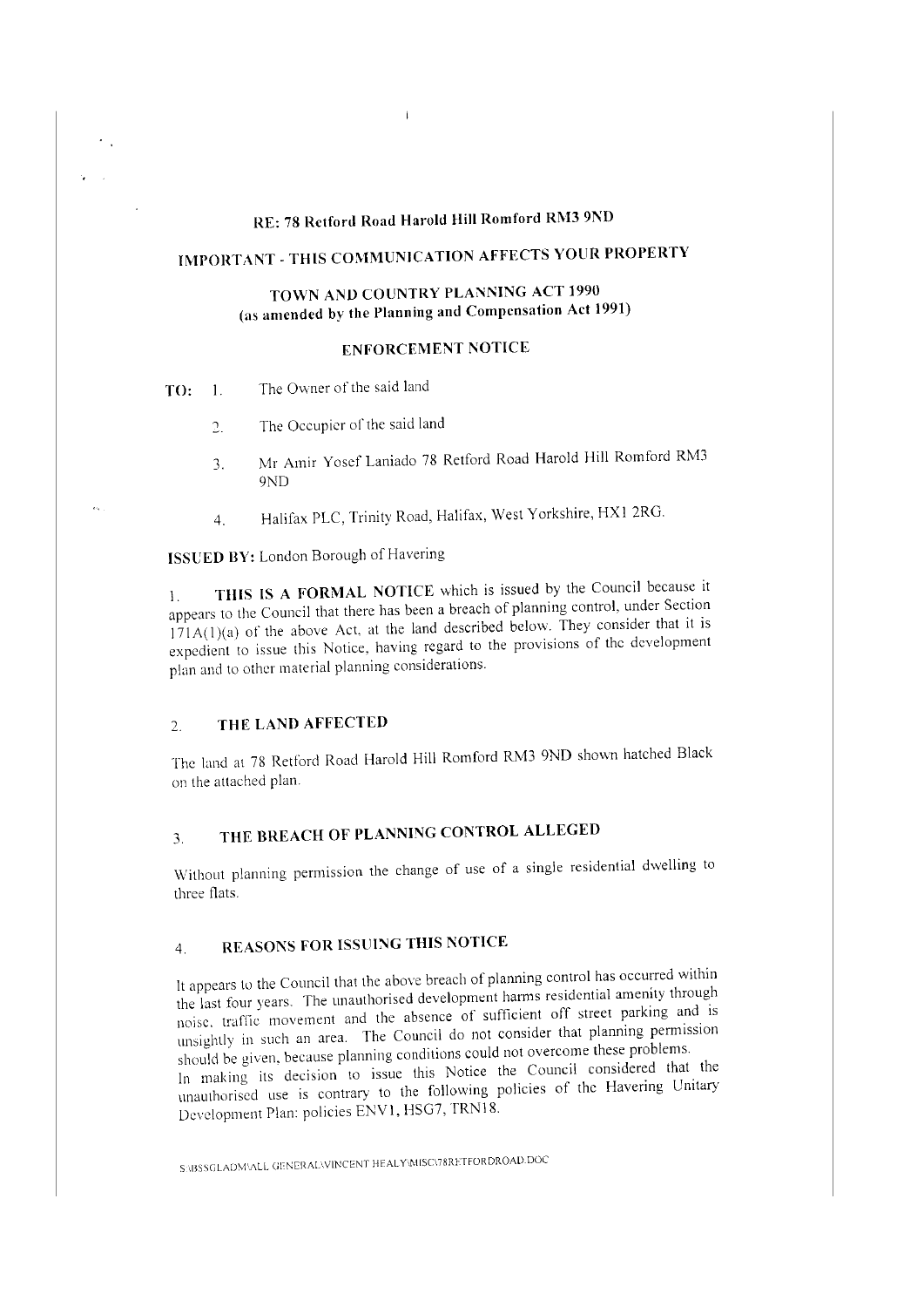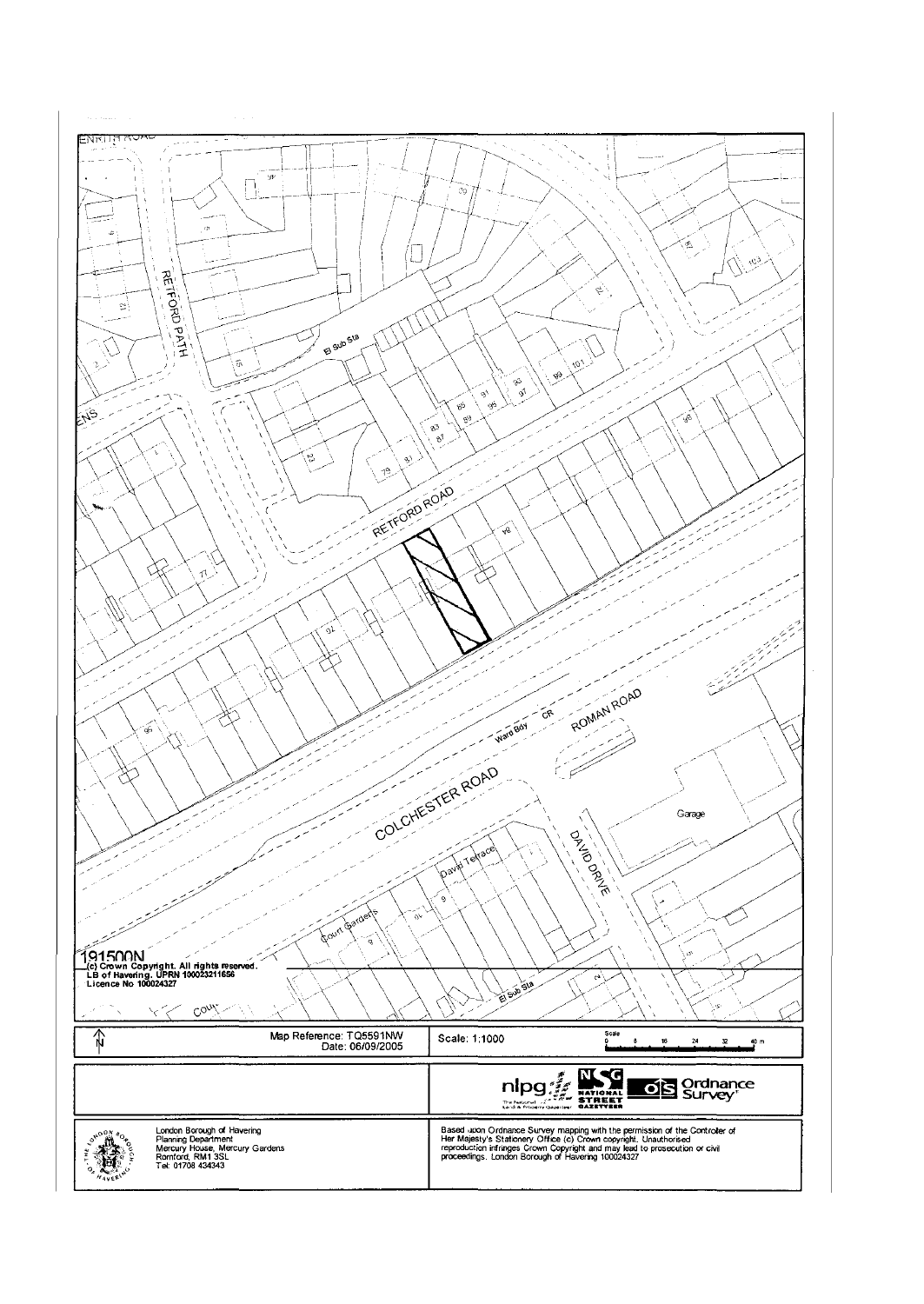## 5. WHAT YOU ARE REQUIRED TO DO

(i) Stop using the property as flats and return it to a single residential dwelling

Time for compliance: 3 months from the effective date of this notice.

# 6. WHEN THIS NOTICE TAKES EFFECT

This Notice takes effect on 15<sup>th</sup> October 2005, unless an appeal is made against it beforehand

Dated: 12<sup>th</sup> September 2005

Signed:

Authorised Officer

on behalf of London Borough of Havering Town Hall Main Road Romford RM1 3BD

### YOUR RIGHT OF APPEAL

You can appeal against this Enforcement Notice to the Secretary of State by the 15<sup>th</sup> October 2005 Further details are given in the attached explanatory note.

# WHAT HAPPENS IF YOU DO NOT APPEAL

If you do not appeal against this Enforcement Notice, it will take effect on  $15<sup>th</sup>$ October 2005 and you must then ensure that the required steps for complying with it, for which you may be held responsible. are taken within the period specified in the Notice

FAILURE TO COMPLY WITH AN ENFORCEMENT NOTICE WHICH HAS TAKEN EFFECT CAN RESULT IN PROSECUTION AND/OR REMEDIAL ACTION BY THE COUNCIL.

~ '.J3':iSCil.A!JJ\1·,,.\lJ. CiENERAL\\'!NCE:"JT IJEALY\MISC\78RETFORDROAD DOC